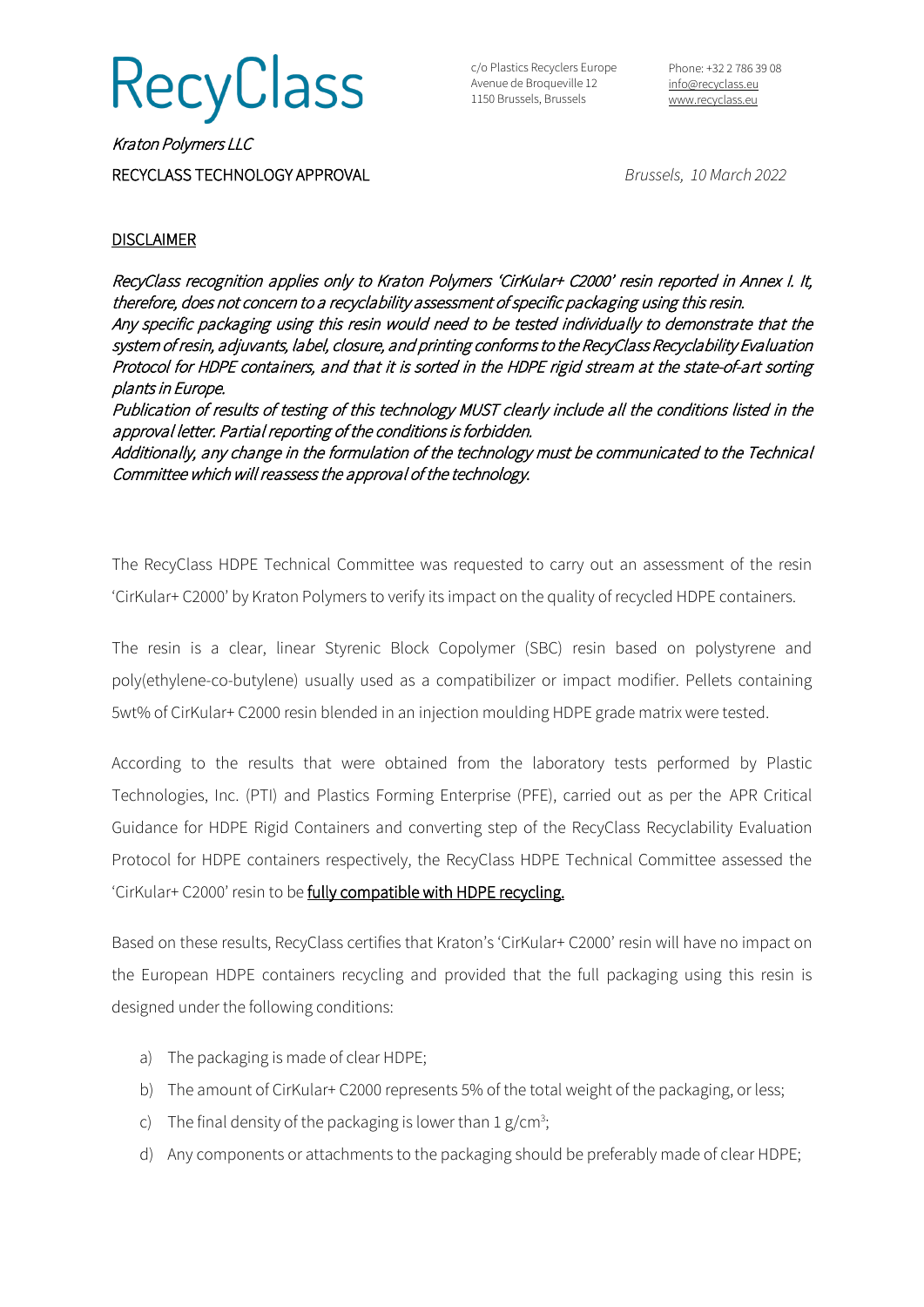- e) Applied printing technology is compatible with recycling; since several printing options are possible, it is the responsibility of the end-user to choose an appropriate combination of inks and printing process to ensure that:
	- i. the inks are non-bleeding;
	- ii. the inks comply with the European Legislation (e.g. Packaging and Packaging Waste Directive on the heavy metal concentration levels) and are EUPIA compliant;
	- iii. direct printing is limited as much as possible.

RecyClass concludes that Kraton's 'CirKular+ C2000' resin as per current market conditions and knowledge, is fully compatible with the existing European industrial recycling processes for HDPE containers. Indeed, the recycled plastic generated after the recycling process was successfully tested in high-value application such as HDPE bottles up to 25% concentration $<sup>1</sup>$  $<sup>1</sup>$  $<sup>1</sup>$ .</sup>

It should be northworthy that unlike other approvals based on lab testing of packaging, only pellets containing the innovative technology has been tested in this study. The HDPE Technical Committee recommends to rather evaluate compatibility with recycling of specific resins or additives by processing them into packaging.

*About*

RecyClass is a comprehensive cross-industry initiative that works to advance plastic packaging recyclability and to establish a harmonized approach towards recycled content calculation and traceability in Europe. Activities within RecyClass include the development of Recyclability Evaluation Protocols and scientific testing of innovative materials which serve as the base for the Design for Recycling guidelines and the free online tool. RecyClass offers Recyclability Certifications and Recycled Content Traceability Certification for plastic packaging.<br>Contact: Alice.Wallon@plasticsrecyclers.eu. www.recyclass.eu <u>plasticsrecyclers.eu, [www.recyclass.eu](http://www.recyclass.eu/)</u>

<span id="page-1-0"></span><sup>1</sup> [APR Critical Guidance for HDPE](https://plasticsrecycling.org/images/Design-Guidance-Tests/APR-PP-CG-01-critical-guidance.pdf) Rigid Containers



c/o Plastics Recyclers Europe Avenue de Broqueville 12 1150 Brussels, Brussels

Phone : +32 2 786 39 08 info[@recyclass.eu](mailto:recyclass@plasticsrecyclers.eu) www.recyclass.eu